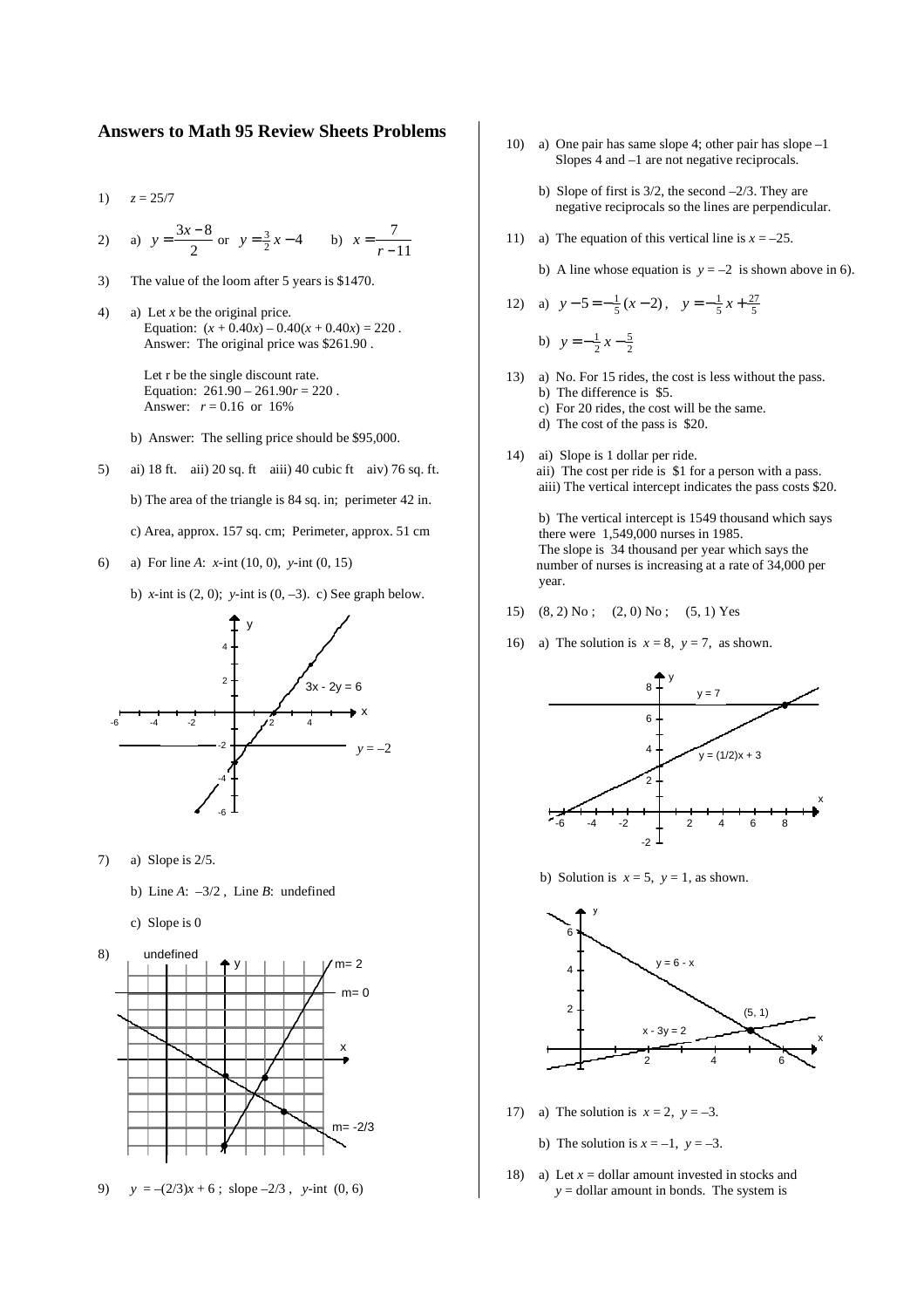$x + y = 20000$  $0.15x + 0.108y = 2496$ 

Answer: \$8,000 in stocks, \$12,000 in bonds

 b) 20 gallons of the 30% solution should be mixed with 40 gallons of the 60% solution.

19) a) 
$$
9x^4y^{10}
$$
 b)  $\frac{5x^7}{16y^5}$  c)  $\frac{b^6}{3a^{11}}$ 

20) 1

- 21) a)  $-12x^4 4x^3 + x^2 + 9x 6$ ; degree 4; leading coefficient –12.
- b) One possibility is  $5x^6 + 7x^2 9$ .

22) a) 
$$
22x^3 - 14x^2 - 4x + 8
$$

b) 
$$
12x^3 + 4x^2 + 12x - 14
$$

23) a) 
$$
-10x^5 + 16x^4 - 14x^3 + 6x^2
$$
  
\nb)  $x^3 + 125$   
\nc)  $35x^2 + 16x - 3$   
\nd)  $4x^2 - 9$ 

24) a) 
$$
1 + \frac{4}{x}
$$
 b)  $2x^4 - x + \frac{1}{3x}$ 

25) a) *ab*(2*a* – 5*b* + 7*ab*)

$$
b) \quad (x-3)(7+y)
$$

$$
c) -3x(x-9)
$$

26) a)  $(x-3)(x^2+4)$ 

b) 
$$
(3x-2)(4x+1)
$$

$$
27) \quad a) \quad (2x-5)(3x+7)
$$

- b)  $5w(3w-2)(w-1)$
- 28)  $(6x-7y)(6x+7y)$
- 29) a)  $(x-2y)(x^2+2xy+4y^2)$ 
	- b)  $(5b+4)(25b^2-20b+16)$
- 30) a)  $x = 5/2$  or  $x = -7/3$

b)  $x = 5/3$ 

- c)  $x = 0$  or  $x = 4$
- 31) a)  $3x^2 x + 5 = 0$  b) 2; 3 c) 5 d) 3, -1, 5
- 32) The fraction is not defined if  $x = \square 1$  or if  $x = \square \square 1$ .

33) a)  $\frac{3}{2}$ *a* + 3 b)  $-1/2$ 

34) a) 
$$
\frac{5(x+1)}{3}
$$
 b) 4  
35) a) 2 b)  $-\frac{1}{2(t-4)}$  c)  $\frac{3x-5}{x(x-5)}$ 

$$
36)\quad \frac{x+4}{x^3}
$$

37) a)  $x = 1/4$  b)  $x = 0$  or  $x = 4$ 

38) About 1053 units should be produced. The average cost cannot be \$4.00 per unit. (Try substituting  $C = \Box$  4 and solve for *x*. What happens?)

39) a) 
$$
h(0) = -1
$$
,  $h(-4) = 19$ ,  $h(c) = 2c^2 + 3c - 1$ ,  
 $h(5r) = 50r^2 + 15r - 1$ 

b)

|      | $-13$ |         | 32 | 212 | 451   |
|------|-------|---------|----|-----|-------|
| g(F) | $-25$ | $-15.6$ | 0  | 100 | 232.8 |

40)

a) 
$$
[-1, 6)
$$

41) a)  $x \le -1$ 

b)  $x \le 10$ ; ( $-\infty,10$ ]

**) [ ]** m **]**

b) 
$$
x < 18/5
$$
 or  $x < 3.6$ ,  $(-\infty, 18/5)$   
\n42) a)□ 2 b) □ -1/4  
\n43) a)□ 4.729 b)□ 34.238, □rounded to 3 places□  
\n44) a) □ □□  $L^{2/5}m^{4/5}$  b)  $\sqrt[3]{(8x)^2}$  or □□□  $(\sqrt[3]{8x})^2$   
\n45) ai)□ 6 aii)□ 25 aiii)□ 27 b)  $14y^{7/12}$   
\n46) a)□  $2x^2y^2\sqrt{11y}$  □ $16$ )□  $4x^6\sqrt{2x}$   
\n47) a)□ 3x b)□  $\frac{x^2\sqrt{2x}}{3}$   
\n48) a)  $\frac{\sqrt{2}}{2}$  b)  $\frac{\sqrt{30}}{6}$ □ □  
\n49) -2 $\sqrt{3}$  □  
\n50) a□)  $10\sqrt{3} + 2\sqrt{6}$  □ b)  $\sqrt{6} + \sqrt{10} + \sqrt{21} + \sqrt{35}$  □ □  
\n□ □ □ □ □ □  
\n51) a)□  $x \square = 9$  b) □  $x \square = 3$  or  $x = -1$